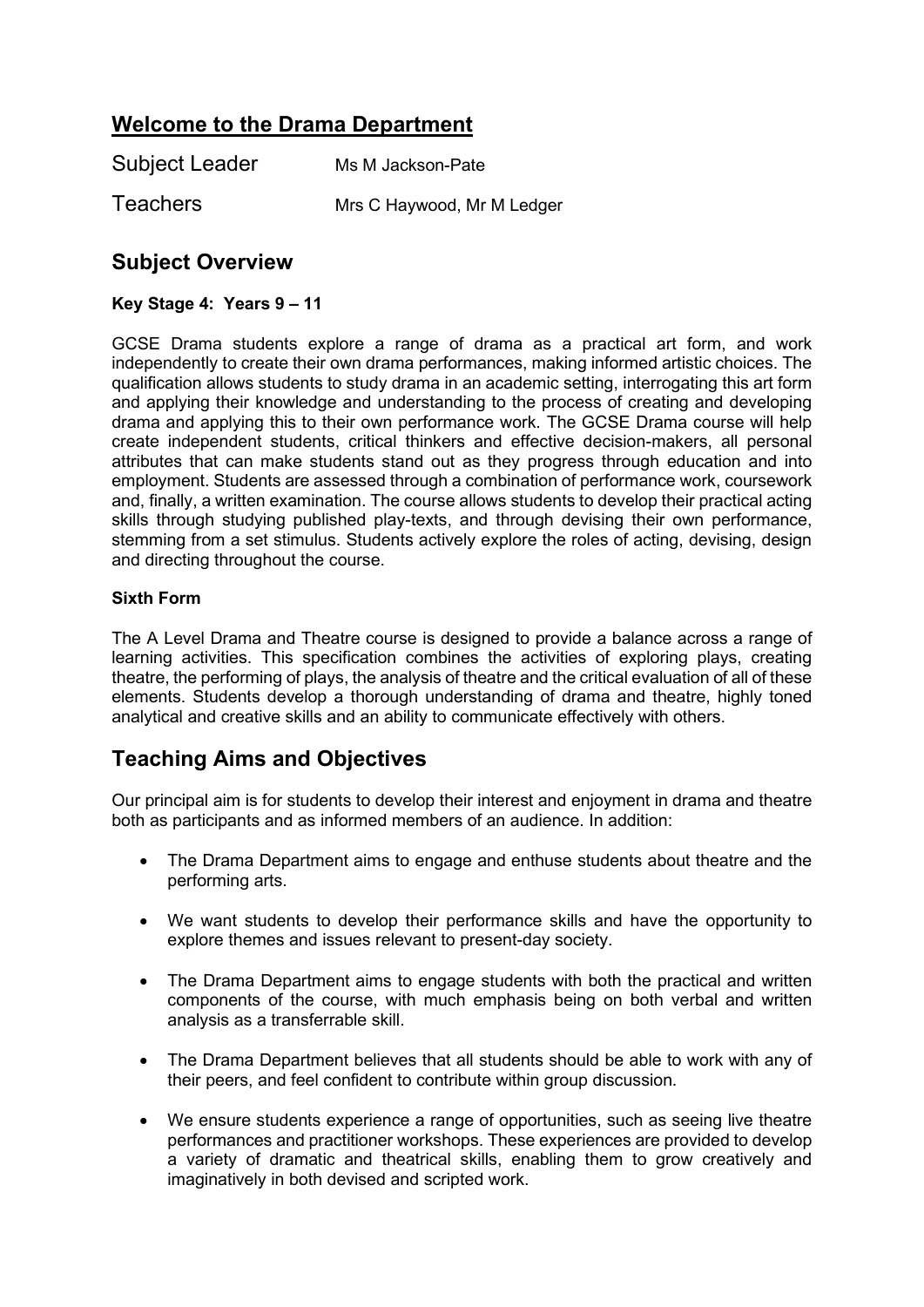# **Course Information**

### **Key Stage 3**

Drama is currently taught through the English curriculum. Students will have a termly opportunity to have a specialist Drama teacher lead a relevant workshop. They will then explore the relevant themes/issues of their studied play-text through the drama conventions and techniques in accordance to the National Curriculum.

### **Key Stage 4**

#### **Year 9**

The first year of the GCSE Drama course allows students to develop the skills required for the course. They will have the opportunity to cover and explore all three components, preparing them for Years 10 and 11. They will have the opportunity to devise their own performance material, evaluate live theatre and explore a range of stimuli and play-texts. Year 9 will also study and explore the play text of 'DNA' by Dennis Kelly in depth, both practically and in terms of preparing for practice exam papers at the end of the academic year.

#### **Year 10**

Devising Drama: Students will create their own devised performance based on a chosen stimulus from the exam board stimulus paper. In addition to the performance, students will be marked on an accompanying portfolio with evidence of the process and decisions made whilst creating and developing their performance.

#### **Year 11**

Presenting & Performing Texts: Students will take part in a showcase, demonstrating their chosen skills in a live performance of a published play-text. The play-texts used are selected to bring out the best in our students, providing sufficient challenge and support. Previously used plays include: Wind in the Willows adapted by Alan Bennett, The Twits by Enda Walsh (after Roald Dahl), 'Bouncers/Shakers' by John Godber, 'Adult Child, Dead Child' by Claire Dowie and finally 'Lear's Daughters' by Elaine Feinstein and the Women's Theatre Group) Students will perform in or design for two performances from one text. Students will be required to produce an accompanying document which outlines their intentions for and approach to the performance showcase.

Performance and Response: This component requires students to study text and performance. For Section A, students will study "Find Me". This section of the paper will contain questions which require short and medium length answers. It assesses students' knowledge and understanding of how drama is developed and performed. In Section B, students will be required to analyse and evaluate a live theatre performance they have seen using accurate subject-specific terminology.

### **Sixth Form**

#### **Year 12**

This qualification requires students to study two complete and substantial performance texts (Components 3) and a minimum of three key extracts from three different texts placed in the context of the whole text (Components 1 and 2). Within the first year of the A-level course students will be developing their knowledge, skills and understanding of Drama and Theatre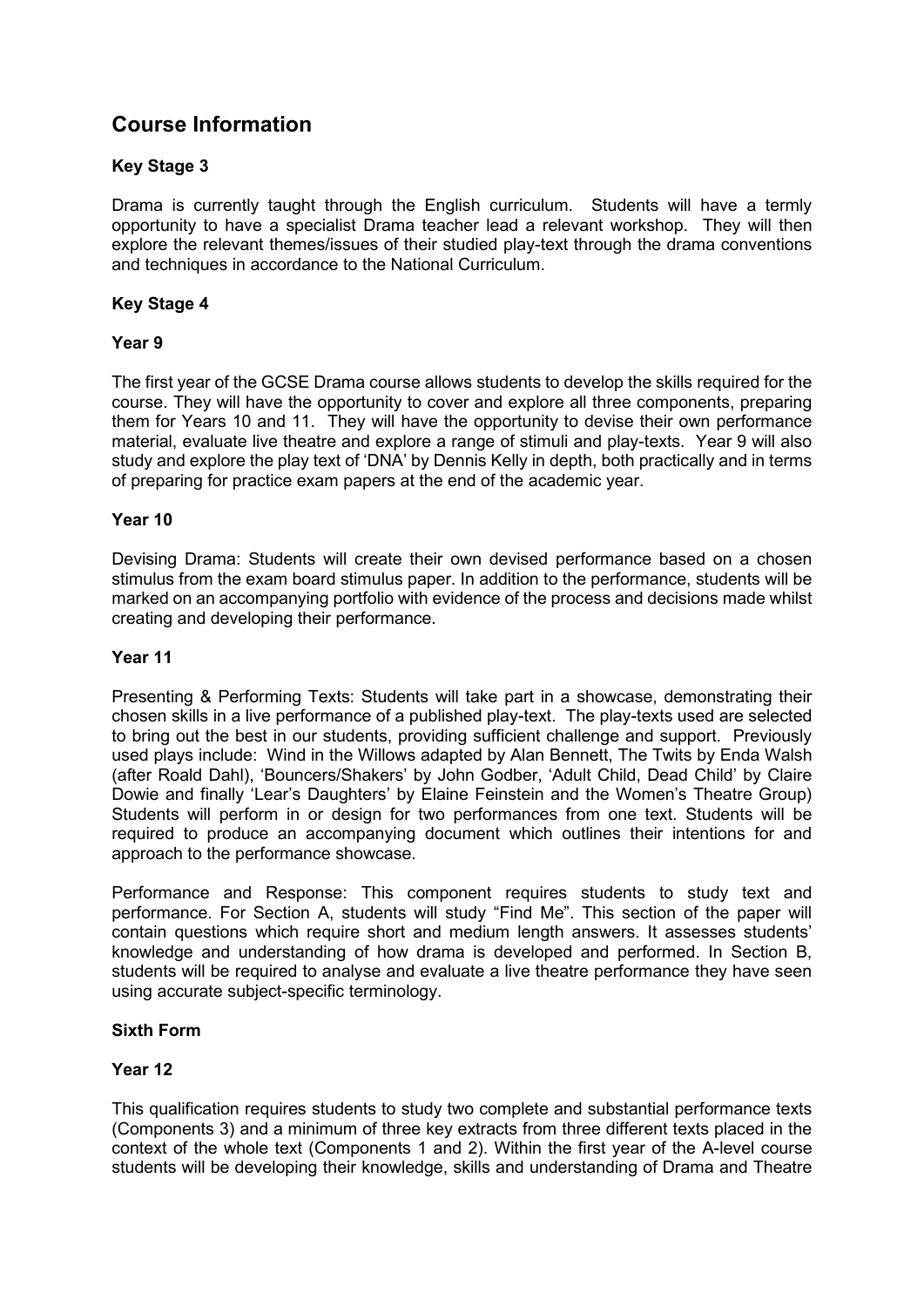through the exploration of the text 'Things I Know to be True' by Andrew Bovell. From this they will devise their own performance in the style of a set practitioner which will be accompanied by coursework, internally assessed and externally moderated. (40%).

Component 3 will be taught simultaneously where students will be studying the set texts: 'Equus' by Peter Shaffer, and 'Woyzeck' by Georg Buchner in preparation for the written exam, which takes at the end of the course. Students will experience live theatre performances through trips made available to them, developing their written analysis in preparation for the written exam.

#### **Year 13**

Component 2: Text in Performance: Students will complete a group Year 13: performance/design realisation of one key extract from a performance text and a monologue or duologue performance/design realisation from one key extract from a different performance text. (20%).

Component 3 (40%): Theatre Makers in Practice: Students will undertake a 2 hour 30 minute exam under three sections:

> Section A: Live Theatre Evaluation Section B: Page to Stage: Realising a Performance Text Section C: Interpreting a Performance Text

## **Homework Expectations (Including ICT resources and websites)**

GCSE students are set homework once a week to meet the demands of the course. There may be occasions when more homework is necessary.

A Level students are expected to support their study with extra research and wider reading. They are set a combination of written and research-based homework, with compulsory weekly rehearsal time set.

Recommended Websites for Support:

[www.bbc.co.uk/schools/gcsebitesize/drama](http://www.bbc.co.uk/schools/gcsebitesize/drama)

[www.digitaltheatre.com](http://www.digitaltheatre.com/)

[www.orc.org.uk/qualifications/gcse-drama-j315-from-2009](http://www.orc.org.uk/qualifications/gcse-drama-j315-from-2009)

[www.nationaltheatre.org.uk](http://www.nationaltheatre.org.uk/)

## **Extra-Curricular Opportunities**

Whole-school production takes place after school on a Thursday, alternating between a touring pantomime and musical each year. (Additional after-school rehearsals take place closer to the production).

Musical Theatre Society.

Musical Theatre Trips (offered to whole-school).

GCSE and A-level specific theatre trips.